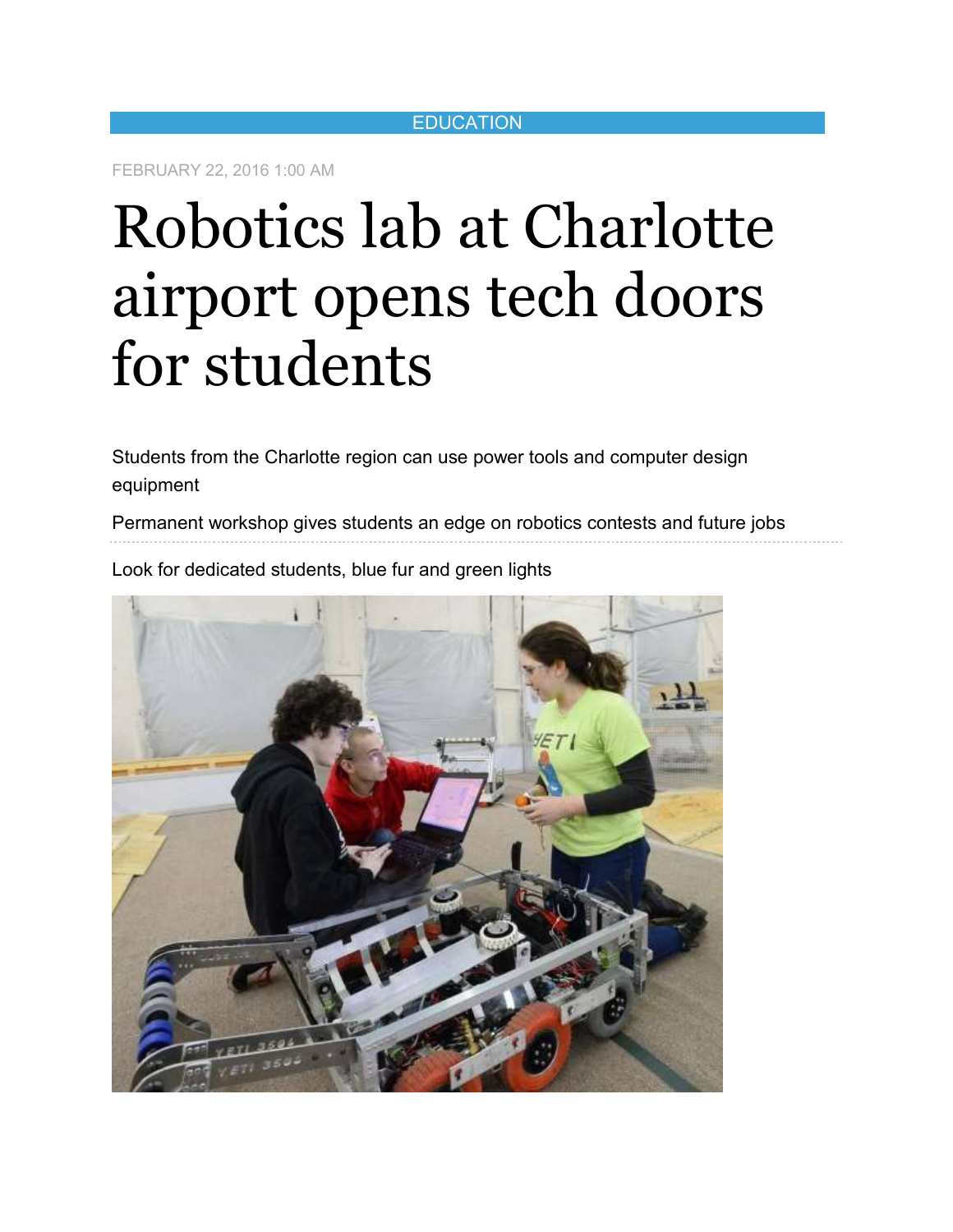

FIRST Zone robotics lab opened recently, provides workshop space for teams competing in the national K-12 robotics challenge.

## BY ANN DOSS HELMS

### *ahelms@charlotteobserver.com*

At a warehouse tucked between runways at Charlotte Douglas International Airport, you'll find students from across the region hard at work on laptops and power tools, building robots that climb barriers, fling balls and – they hope – win contests.

FIRST Zone, which opened in December, provides workshop space for teams competing in the national K-12 robotics challenge (the name stands for "For Inspiration and Recognition of Science and Technology"). The immediate goal is a strong showing at the state championship at UNC Charlotte in April.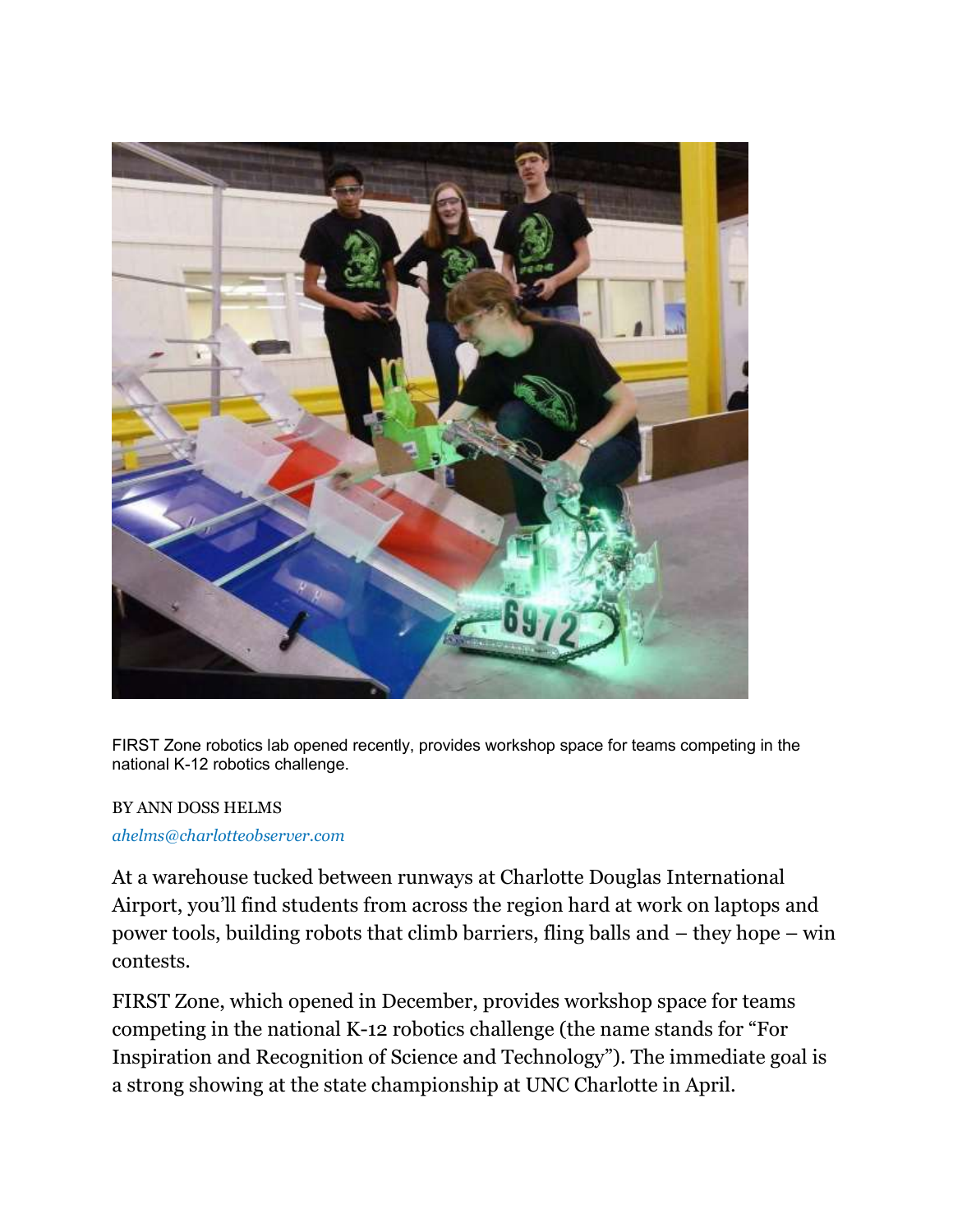Long term, organizers and sponsors of the Queen City Robotics Alliance hope to develop a cadre of youth with the skills to thrive in college and high-tech careers. That includes not only the obvious – things like computer programming, mechanical design and electronics – but softer skills such as teamwork and problem-solving.

"It's not just building and programming," said Ushab Dahal, a Phillip O. Berry Academy of Technology sophomore and a Bots of War team member. "It's marketing and safety."

Having a permanent robotics workshop places Charlotte among a handful of cities, including Detroit, Los Angeles and Seattle, where students no longer have to scramble for space in schools and family garages. Central Piedmont Community College's engineering department had been helping, but the teams needed more room, said Lia Schwinghammer, the alliance's executive director.

The 10,000-square-foot space was secured with a grant from the Argosy Foundation, a Milwaukee-based foundation that supports the FIRST competition. It includes a computer lab, an array of tools and supplies and a 27 by-54-foot mock-up of the competition field for high school teams. FIRST North Carolina parks its mobile workshop there, giving the Charlotte-area competitors access to an additional trailer full of power tools.

The shared space means competitors – including about 90 high school students on four teams – see each other's work. But they say that's fine, and it builds bonds among public, private, charter and home-schooled students. Two of the teams, the Yetis and the Bots of War, pull from multiple schools, while the other two are affiliated with Olympic High in Charlotte and Pine Lake Prep, a Mooresville charter school.

"This is basically a second family for everybody here," said Steven Gaudio, a Berry senior and Bots of War member.

"Even though we are competing, we share parts," said Mitch Berthelot, Yeti team captain and a senior at Hickory Grove Christian School. "It's called gracious professionalism."

With the first round of competition coming in early March, the high school students are averaging 30 hours a week on robotics, including weeknights and Saturdays, adult mentors say. They like to compare robotics with sports.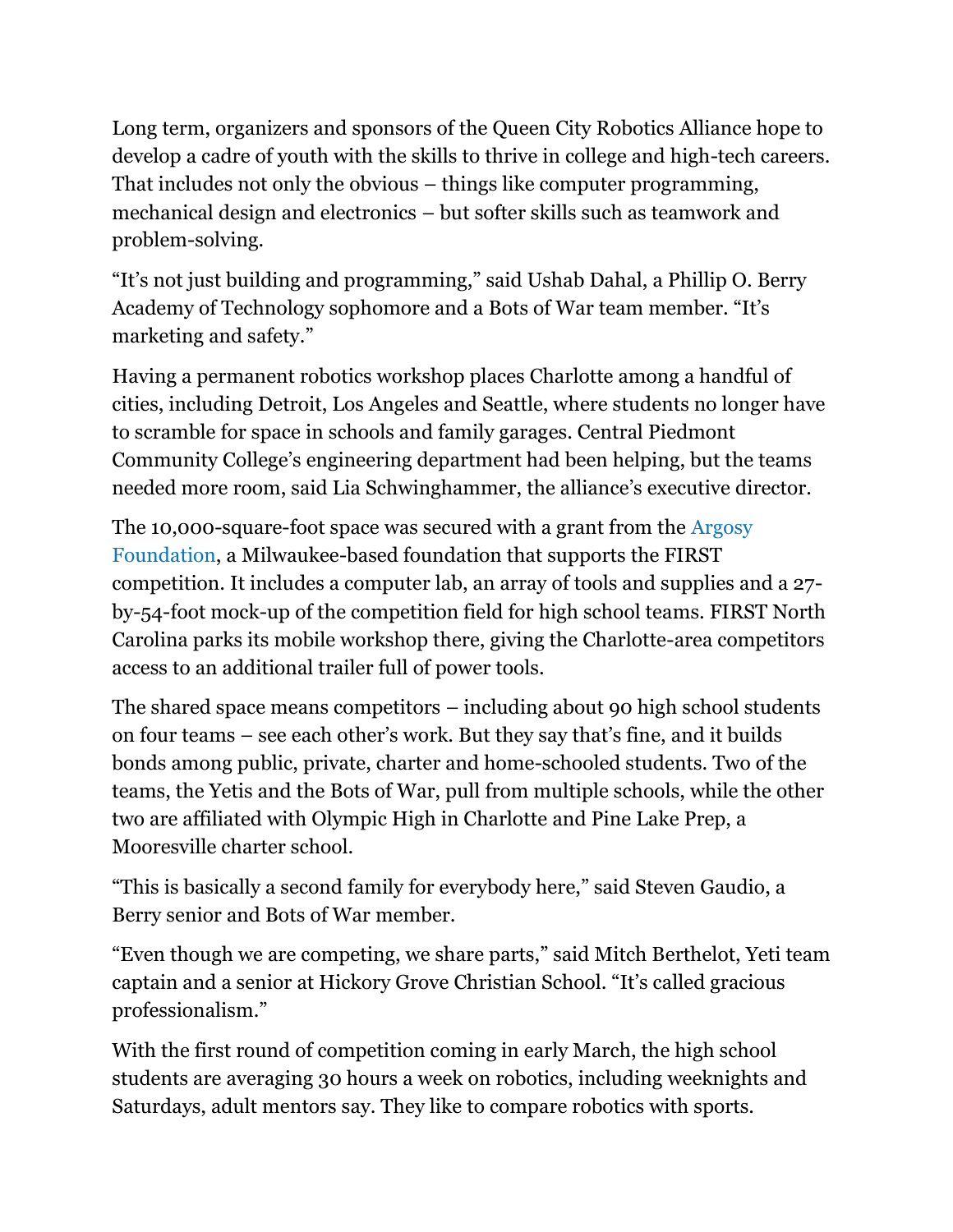"Instead of becoming an athlete, we're building our athlete," Berthelot said with a grin.

Rohan Paul, a banker and team dad, notes that the chances of a high school athlete going pro are slim, but the chances for a student who designs and builds robots to get a lucrative technology job are high.

Jerry Schwinghammer, a Yeti mentor and Lia Schwinghammer's husband, says that in his day job as the airport's chief operating officer, he sees resumes from young adults who lack practical skills.

"There's a couple of students here that I would hire in an instant," he said.

Building robots is costly – there's a \$4,000 cap on materials for high school robots, but teams generally raise about \$30,000 each to cover all expenses, including registration fees and travel to competitions. The teams raise money to hold down family costs, which vary from team to team.

"It's not an elitist thing by any means," Jerry Schwinghammer said.

Queen City Robotics takes pride that more than 30 percent of its participants are female, above the national average. Delaney Dunlap, a Yeti team member and home-schooled sophomore, remembers joining a team where everyone else was male: "It was uncomfortable. I was being treated differently."

That's why the alliance started the "pink pipeline" of all-girl teams in elementary and middle schools.

"We all went through it," said Tanisha Paul, a Charlotte Country Day School sophomore who's one of several young women on Team Yeti. "We have confidence and ideas. We know what we're talking about."

This year's competition ends in April, but there's plenty of work ahead. Alliance organizers want to use the new space to host summer camps for younger students. They're asking corporate supporters to provide real-world challenges that the older students can tackle. And they hope to find sponsors who will pay the \$48,000-a-year rent to keep the Zone open after the grant runs out.

Meanwhile, students are putting their robots to the test and adding flourishes, from the blue fur that's a Yeti team signature to the green lights that illuminate